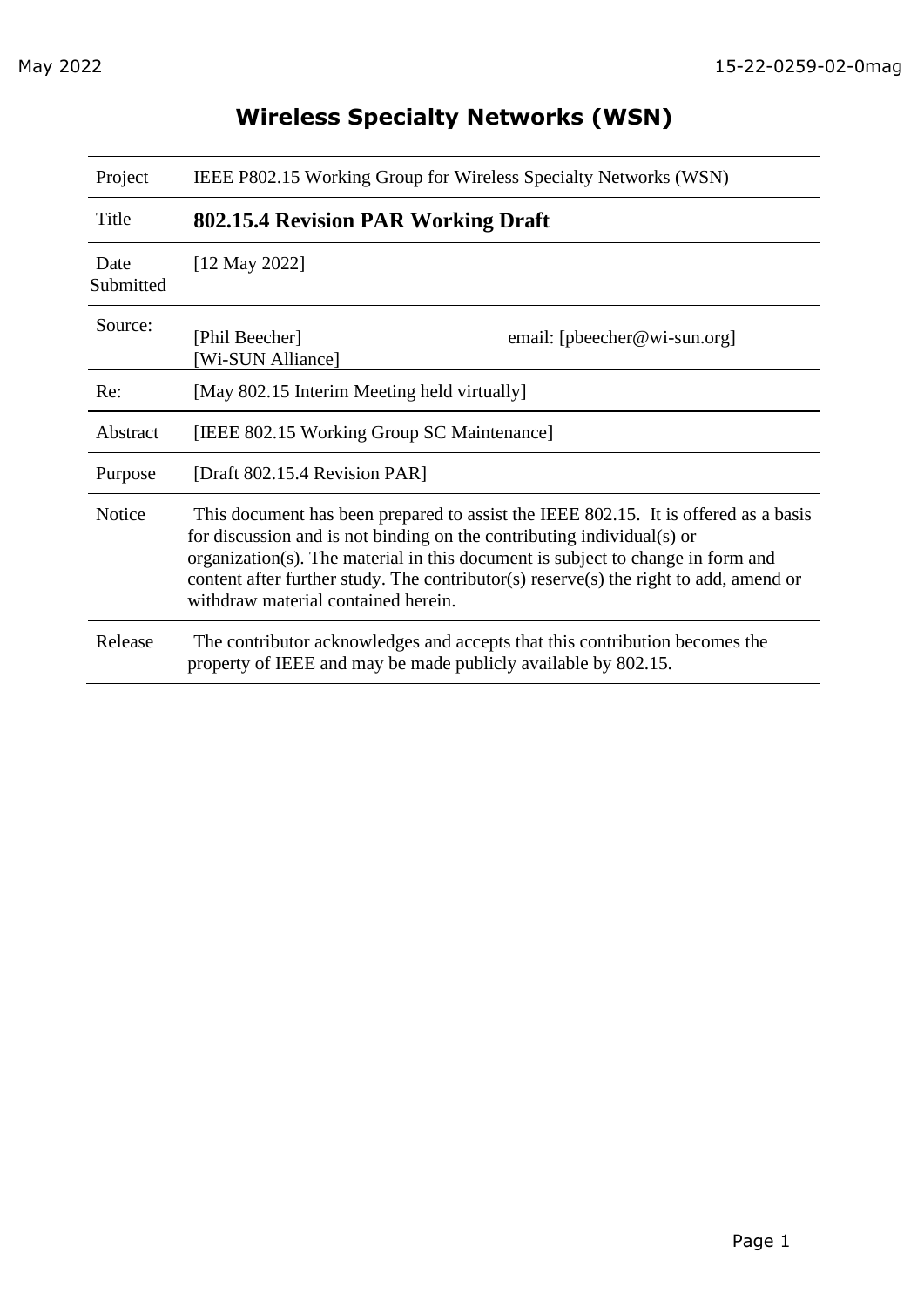



# **P802.15.4**

| Type of Project: Revision to IEEE Standard 802.15.4-2020<br><b>Project Request Type: Initiation / Revision</b><br><b>PAR Request Date:</b><br><b>PAR Approval Date:</b><br><b>PAR Expiration Date:</b><br><b>PAR Status: Draft</b><br>Root Project: 802.15.4-2020                                                                                                                                                                                                                                                                                                                                                                                                                                                                                                                                                                               |
|-------------------------------------------------------------------------------------------------------------------------------------------------------------------------------------------------------------------------------------------------------------------------------------------------------------------------------------------------------------------------------------------------------------------------------------------------------------------------------------------------------------------------------------------------------------------------------------------------------------------------------------------------------------------------------------------------------------------------------------------------------------------------------------------------------------------------------------------------|
| 1.1 Project Number: P802.15.4<br>1.2 Type of Document: Standard<br>1.3 Life Cycle: Full Use                                                                                                                                                                                                                                                                                                                                                                                                                                                                                                                                                                                                                                                                                                                                                     |
| 2.1 Project Title: Standard for Low-Rate Wireless Networks<br><b>Change to Title: HEEE-Standard for Low-Rate Wireless Networks</b>                                                                                                                                                                                                                                                                                                                                                                                                                                                                                                                                                                                                                                                                                                              |
| <b>3.1 Working Group:</b> Wireless Specialty Networks (WSN) Working Group(C/LM/802.15 WG)<br>3.1.1 Contact Information for Working Group Chair:<br><b>Name:</b> Clinton Powell<br>Email Address: cpowell@ieee.org<br>3.1.2 Contact Information for Working Group Vice Chair:<br><b>Name: PHILIP E BEECHER</b><br>Email Address: phil@beecher.co.uk<br>3.2 Society and Committee: IEEE Computer Society/LAN/MAN Standards Committee(C/LM)<br>3.2.1 Contact Information for Standards Committee Chair:<br><b>Name: Paul Nikolich</b><br><b>Email Address:</b> p.nikolich@ieee.org<br>3.2.2 Contact Information for Standards Committee Vice Chair:<br><b>Name: James Gilb</b><br><b>Email Address: gilb@ieee.org</b><br>3.2.3 Contact Information for Standards Representative:<br><b>Name: James Gilb</b><br><b>Email Address: gilb@ieee.org</b> |

#### **4.1 Type of Ballot:** Individual

**4.2 Expected Date of submission of draft to the IEEE SA for Initial Standards Committee Ballot:**  Jan 2024

**4.3 Projected Completion Date for Submittal to RevCom:** Sep 2024

### **5.1 Approximate number of people expected to be actively involved in the development of this project:** 50

**5.2 Scope of proposed standard:** This standard defines the physical layer (PHY) and medium access control (MAC) sublayer specifications for low-data-rate wireless connectivity with fixed, portable, and moving devices with no battery or very limited battery consumption requirements. In addition, the standard provides modes that allow for precision ranging. PHYs are defined for devices operating in a variety of geographic regions.

**5.3 Is the completion of this standard contingent upon the completion of another standard?** No **5.4 Purpose:** The standard provides for ultra low complexity, ultra low cost, ultra low power consumption, and low data rate wireless connectivity among inexpensive devices, especially targeting the communications requirements of what is now commonly referred to as the Internet of Things. In addition, some of the alternate PHYs provide precision ranging capability that is accurate to one meter. Multiple PHYs are defined to support a variety of frequency bands.

**5.5 Need for the Project:** This project is needed to incorporate accumulated maintenance changes (editorial and technical corrections) into the standard and to include approved amendments. The amendments include IEEE Std 802.15.4w, IEEE Std 802.15.4y, IEEE Std 802.15.4z, IEEE Std 802.15.4aa which are approved. One additional amendment is currently under development.

Change to Need for the Project: <del>There This are project a is number needed errors, to</del> inconsistencies, incorporate and accumulated ambiguities maintenance in changes need (editorial of and correction. technical Additionally corrections) there will be 6 completed amendments during into the course standard of and the to revision include that approved should amendments. be